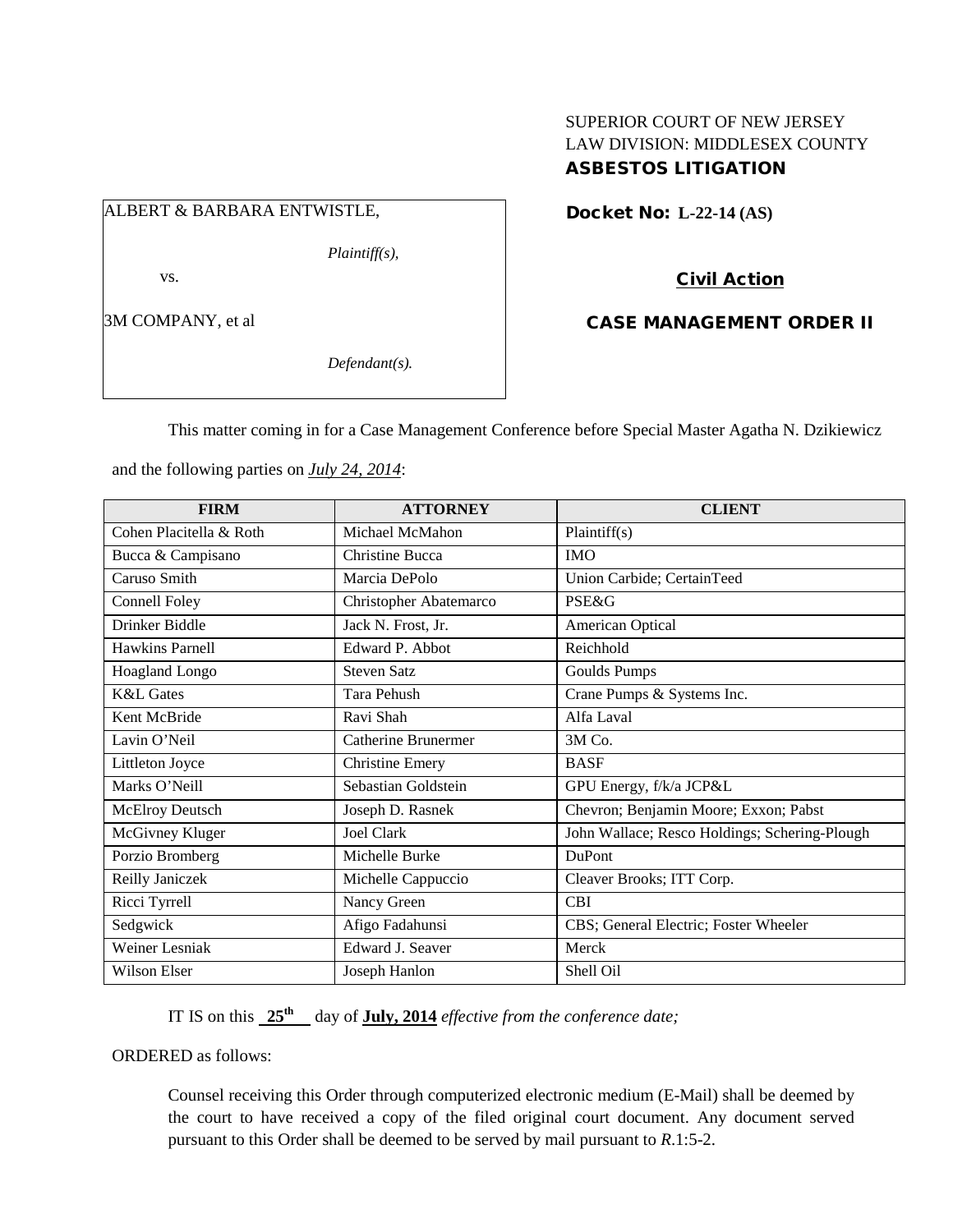## **DISCOVERY**

- September 30, 2014 Fact discovery, including depositions, shall be completed by this date. Plaintiff's counsel shall contact the Special Master within one week of this deadline if all fact discovery is not completed.
- November 14, 2014 Depositions of corporate representatives shall be completed by this date.

### **EARLY SETTLEMENT**

- October 10, 2014 Settlement demands shall be served on all counsel and the Special Master by this date.
- October 21, 2014 The settlement conference previously scheduled on this date is **CANCELLED**.

### **SUMMARY JUDGMENT MOTION PRACTICE**

- November 21, 2014 Summary judgment motions shall be filed no later than this date.
- December 19, 2014 Last return date for summary judgment motions.

#### **MEDICAL DEFENSE**

January 30, 2015 Defendants shall identify its medical experts and serve medical expert reports, if any, by this date. **In addition, defendants shall notify plaintiff's counsel (as well as all counsel of record) of a joinder in an expert medical defense by this date.**

#### **LIABILITY EXPERT REPORTS**

- December 31, 2015 Plaintiff shall identify its liability experts and serve liability expert reports or a certified expert statement by this date or waive any opportunity to rely on liability expert testimony.
- January 30, 2015 Defendants shall identify its liability experts and serve liability expert reports, if any, by this date or waive any opportunity to rely on liability expert testimony.

#### **EXPERT DEPOSITIONS**

February 20, 2015 Expert depositions shall be completed by this date. To the extent that plaintiff and defendant generic experts have been deposed before, the parties seeking that deposition in this case must file an application before the Special Master and demonstrate the necessity for that deposition. To the extent possible, documents requested in a deposition notice directed to an expert shall be produced three days in advance of the expert deposition. The expert shall not be required to produce documents that are readily accessible in the public domain.

#### **PRE-TRIAL AND TRIAL**

February 17, 2015 @ 10:00am Settlement conference. All defense counsel shall appear with authority to negotiate settlement and have a representative authorized to negotiate

\_\_\_\_\_\_\_\_\_\_\_\_\_\_\_\_\_\_\_\_\_\_\_\_\_\_\_\_\_\_\_\_\_\_\_\_\_\_\_\_\_\_\_\_\_\_\_\_\_\_\_\_\_\_\_\_\_\_\_\_\_\_\_\_\_\_\_\_\_\_\_\_\_\_\_\_\_\_\_\_\_\_\_\_\_\_\_\_\_\_\_\_\_\_\_\_\_\_\_\_\_\_\_\_\_\_\_\_\_\_